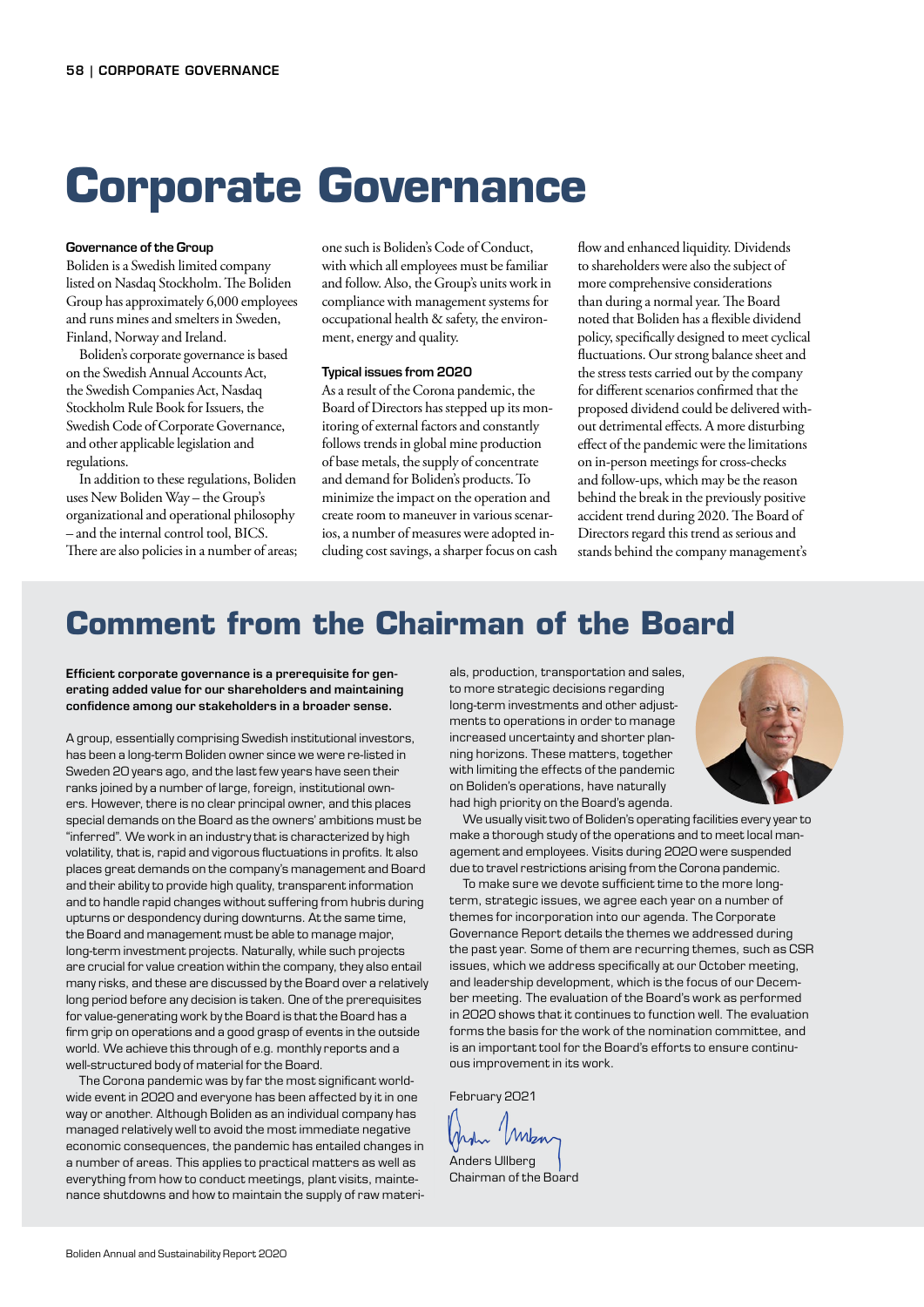decision to step up proactive health and safety work in order to strengthen the safety culture and thus reverse the trend.

Although the pandemic has left its mark on a great many things, the global trend in recent years continues toward an increasing focus on sustainability, in terms of occupational health & safety, the environment and business ethics. Expectations are not only increasing from the political arena, but also from investors, business partners, employees and the general public, and this requires putting objectives and intensified work on such issues into practice. During the year, the focus was on the EU's 'Green Deal', a stricter emissions trading system, indirect compensation for electricity-intensive industries and a review of the Water Directive. An important part of the advocacy efforts is the promotion of a better understanding of the role base metals play in society and adaptation to climate change, and giving decision-makers a holistic perspective to avoid conflicting with green initiatives, such as increased recycling and reduced emissions. The Raw Material Alliance was formed in the EU to improve Europe's security of supply in base metals, rare earth metals and certain industrial minerals, which is beneficial for Boliden's operations. These initiatives also mean that issues regarding investments that help achieve the prioritized environmental goals, such as reducing the carbon dioxide intensity by 40% by 2030 and better energy efficiency and waste management, will be presented for resolution by the Board. The expansion of the Harjavalta nickel line (EUR 40 m) is one of the major investments handled by the Board during the year; it will not only contribute to profitability, but also to environmental performance. The expansion is in line with Boliden's nickel strategy from 2015 and will mean increased production at a lower carbon intensity per metric ton of metal produced. Conditions for a possible modernization of the zinc smelters in Odda were another issue addressed by the Board during the year. A possible investment decision not only requires adequate confidence in the project itself, but also a clear picture of business cycle trends.

An agreement was also reached in 2020 on fossil-free electricity supplies in Sweden and Finland to secure compet-

# ANNUAL GENERAL MEETING 2020 WELCOME

The AGM was held on 28 April in Stockholm. It was attended by 1,033 shareholders in person or by proxy, representing a total of slightly more than 106 million shares. The shares represented constituted approximately 39% of the total number of shares. Due to the current pandemic restrictions, the Board was only represented by its Chairman. The auditor in charge and the CEO were also present.

# TO THE 2021 ANNUAL GENERAL MEETING.

Annual General Meeting 2021 will take place on April 27, 2021.

Among other things, the AGM resolved to reelect all Board members. Anders Ullberg was re-elected as Chairman of the Board. The AGM also

- To pay a dividend of SEK 7 per share, totaling SEK 1,915 m (2,393), in accordance with the proposal by the Board.
- To appoint Jan Andersson (Swedbank Robur fonder), Lars-Erik Forsgårdh, Ola Peter Gjessing (Norges Bank Investment Management), Lilian Fossum Biner (Handelsbankens fonder) and Anders Ullberg (Chairman of the Board of Directors) as members of the Nomination Committee.
- In accordance with the Nomination Committee's proposal, it was resolved that the fee for the Chairman of the Board remain unchanged at SEK 1,750,000, that SEK 580,000 be paid to those of the other Board members who are not employed by the Company, and that SEK 225,000 be paid to the Chairman of the Audit Committee and SEK 125,000 be paid to each of the other two members of the Audit Committee. The fees for the Remuneration Committee also remained unchanged at SEK 50,000 to each of the committee's two members.
- To elect Deloitte AB as the company's auditors for the period up to the conclusion of the next AGM, in accordance with the proposal by the Nomination Committee, and that auditors' fees be payable against approved invoices.

The AGM also resolved to approve the proposed principles for remuneration to Group management whereby the remuneration must comprise a fixed salary, any variable cash remuneration, other benefits and pensions. The variable cash compensation may not exceed 60% of the fixed salary and must be linked to predefined, measurable criteria, which may be financial or non-financial. Some of the criteria may consist of quantitative or qualitative goals that are specific to the individual. The criteria must be designed in such a way as to promote the company's strategy and long-term interests. In order to strengthen the link between remuneration and value creation for the company, an element of the variable cash compensation is linked to the individual investing a proportion of the variable cash compensation in additional shares in the company. The variable cash remuneration is not

The resolutions passed by the 2020 AGM are noted in the minutes of the meeting published on Boliden's website, where the minutes of previous AGMs are also published.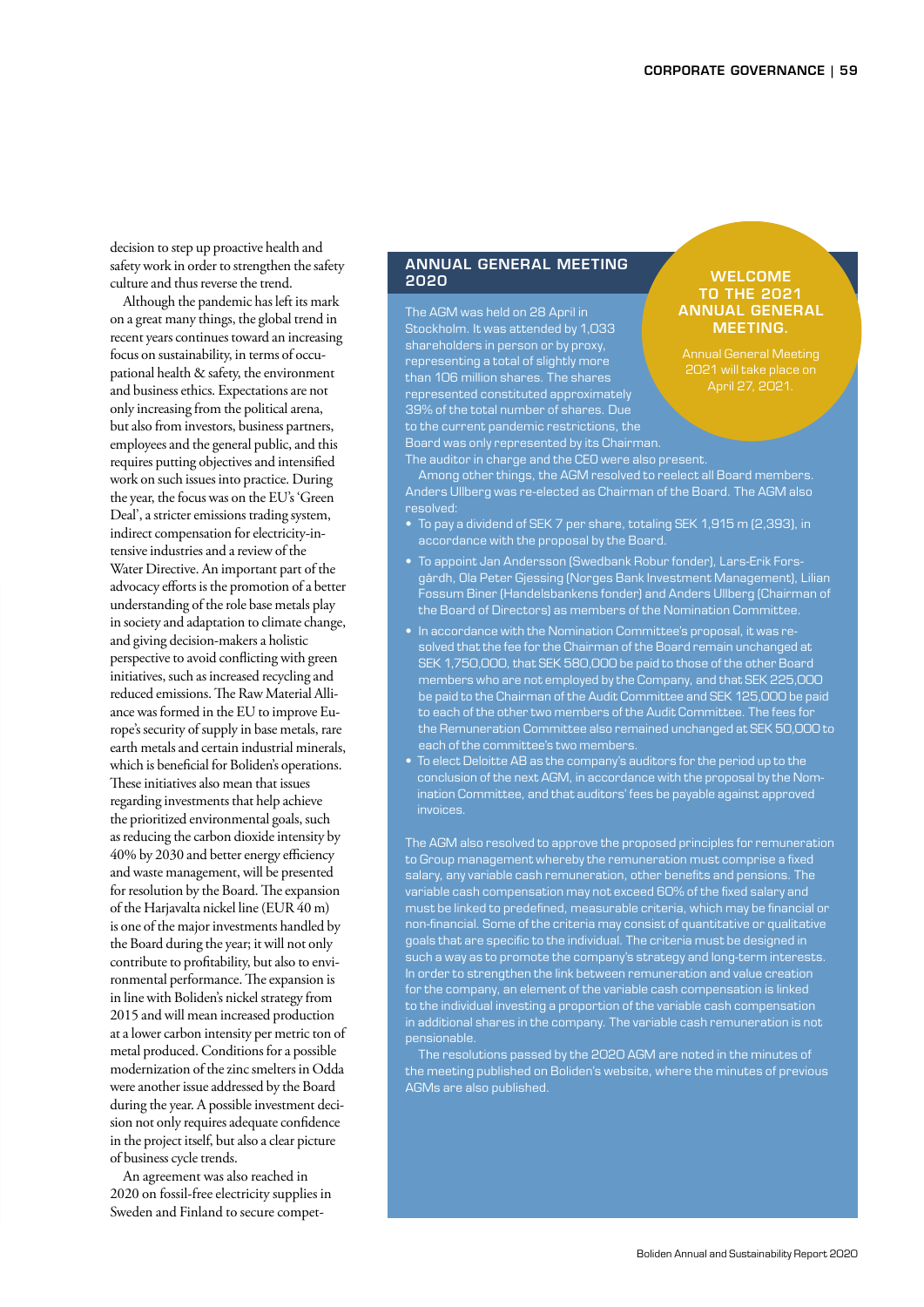

### BOLIDEN GOVERNANCE STRUCTURE

itive, climate-smart power supplies to multiple Boliden units. This is particularly important as the electrification of processes continues. Dam safety is another urgent sustainability issue that is the subject of recurrent Board reviews. During the year, new global dam safety guidelines known as the Global industry Standard on Tailings Management were issued on the initiative of the International Council on Mining and Metals (ICMM), the UN environmental program and the PRI industry organization. The new standard seeks to sharpen the focus on matters and contribute to greater transparency and uniform global management. Implementation of the new standard is in progress, and Boliden has also applied for membership in ICMM.

#### Shareholders and the AGM

The biggest shareholders are Swedish and foreign funds and institutions. At year-end, the number of shareholders was 89,000 (83,000). The single largest owners were BlackRock, T Rowe Price, Handelsbanken Fonder, Swedbank Robur fonder and Norges Bank. The share of foreign ownership decreased a little during the year to approximately 60% (63). Further information about ownership structure is available on pages 52 and 53 in the annual report and on Boliden's website.

Boliden's shareholders exercise their right of decision by submitting proposals to, and participating in and voting on the resolutions submitted to the Annual General Meeting (AGM) and any extraordinary general meetings. Shareholders may request that a matter be considered at the AGM by submitting a written request to the Board at the designated time sufficiently in advance of the meeting that the matter can be included in the notice to attend. Shareholders are also welcome to submit inquiries on company issues to the Board and the President, the auditor and the remuneration committee and audit committee chairmen during a general meeting.

The AGM is the highest decision-making body. The duties of the AGM include the election of members of the Board, the Chairman of the Board, and the nomination committee; adoption of the income statement and balance sheet, resolutions on the appropriation of earnings and release from liability for members of the Board and the company's CEO; the approval of fees to members of the Board and auditors and the principal terms and conditions of employment for the CEO and other senior executives. Where applicable, the AGM also passes resolutions on changes to the articles of association and the election of auditors.

AGMs are usually held at one of the installations in Sweden to provide shareholders with an insight into the business. In conjunction with the meetings, the shareholders have the opportunity to enjoy guided tours in mines, concentrators or smelters to gain a deeper understanding of the various operations and an opportunity to meet Boliden's employees. The 2020

AGM was scheduled to take place in Aitik, but was moved to Stockholm to allow it to be held in a Covid-safe venue.

#### Nomination Committee

The nomination committee represents the shareholders. The nomination committee is tasked with preparing and submitting proposals for resolutions shareholders vote on at the AGM. The proposals concern the number and election of members of the Board, the Chairman of the Board, fees payable to the Board and its committees, the election of auditors and fees payable to then and where necessary, the process and the criteria that govern the appointment of members to the nomination committee.

The focus of the nomination committee's work is to ensure that the Board consists of members who jointly possess the knowledge and experience that meet the standards shareholders demand of the company's highest governing body. Accordingly, the Chairman of the Board presents the nomination committee with his evaluation of the work of the Board and the individual members during the past year as part of the process of drafting proposals for Board members. Also, the President presents the company's operations and future focus, and an opportunity is given for the nomination committee to meet the Board's members. Supported by the audit committee, the nomination committee also drafts proposals for the election of auditors. Shareholders may submit proposals to the nomination committee in accordance with the instruc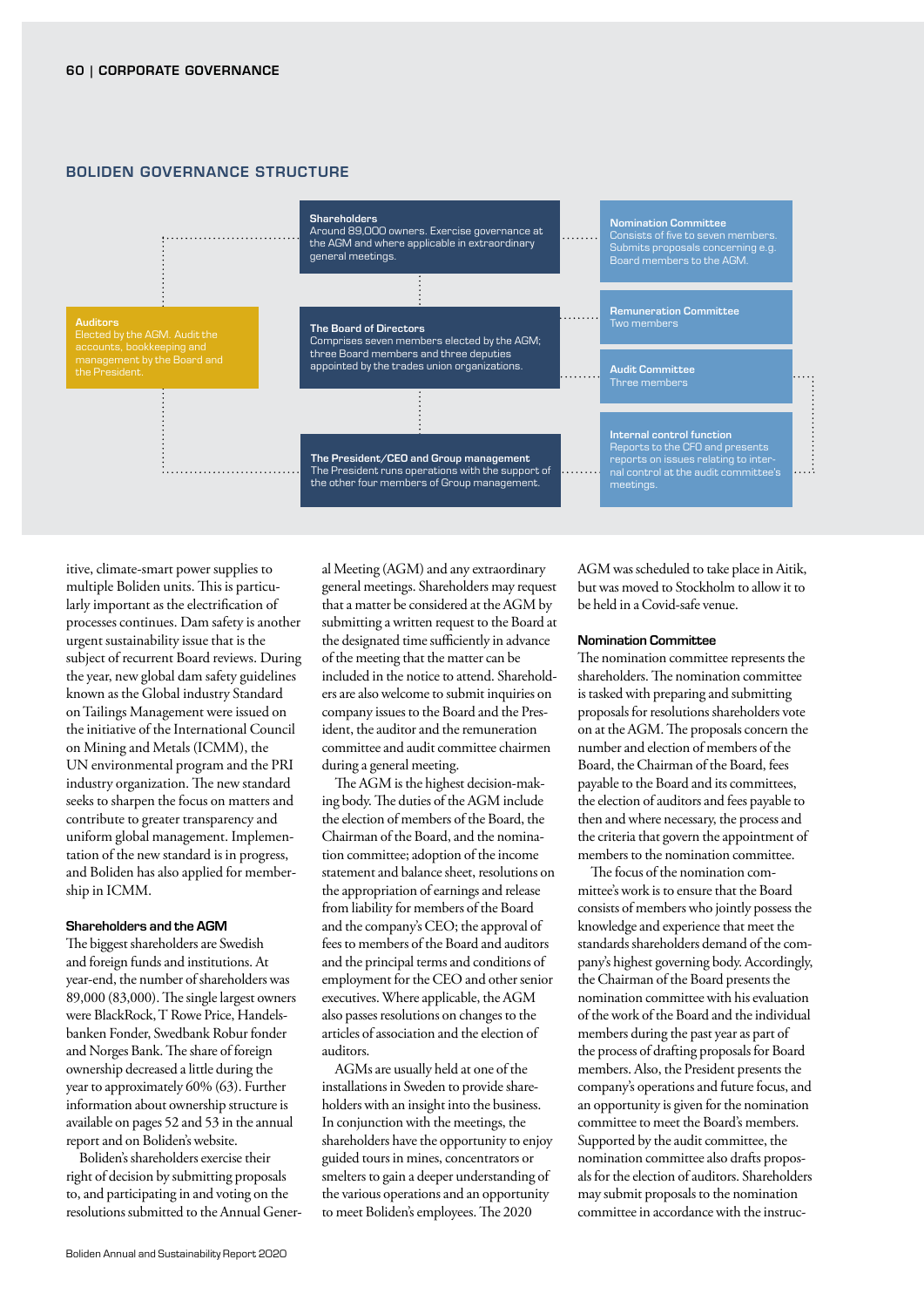tions available on Boliden's website. The AGM passes resolutions on the principles governing the appointment and duties of the nomination committee. According to the nomination committee instructions, the nomination committee must comprise a minimum of five and a maximum of seven members. The AGM elects five members, of whom three must represent the biggest shareholders and one the smaller shareholders, and one of whom must be the Chairman Of the Board. The nomination committee may offer places on the committee to other, larger shareholders the better to reflect the shareholder structure in the event of changes in ownership. The nomination committee appoints its own chairman and works in the best interests of all shareholders. Nomination committee members receive no remuneration.

## The work of the nomination committee in 2020

The 2020 AGM elected Jan Andersson (Swedbank Robur fonder), Lars-Erik Forsgårdh, Ola Peter Gjessing (Norges Bank Investment Management), Lilian Fossum Biner (Handelsbankens fonder) and Anders Ullberg (Chairman of the Board of Directors) as members of the Nomination Committee. The Nomination Committee has exercised its mandate to invite another member, Anders Oscarsson (AMF), the better to reflect the shareholder structure. The Nomination Committee appointed Lilian Fossum Biner as Chair. The current composition of the Nomination Committee is also presented on the Boliden website. The nomination committee met six times prior to the 2021 AGM, and at the same time also met with two Board members and the President. Committee members were also in telephone contact with each other. These contacts afford the nomination committee a good opportunity to form an opinion of the way in which the Chairman of the Board and the individual members of the Board view the work of the Board, of the executive management, and of the way in which they view Boliden's operations and the challenges faced by the company in the next few years.

In accordance with the provisions of the Code, the nomination committee endeavors to ensure diversity and an even gender distribution, and has chosen to apply section 4.1 of the Code as its diversity policy. This means the Board must, with

regard to the company's operations, developmental phase, future orientation and overall conditions, have a composition that is fit for purpose and characterized by versatility and broad scope in terms of the elected members' skills, experience and background. In 2020, 43% of the Board members proposed by the nomination committee and subsequently elected by the AGM were women, resulting in a relatively even gender distribution. Also, according to the nomination committee, the Board has a good composition and is fit for purpose.

The Nomination Committee proposed the re-election of Anders Ullberg as Chairman of the Board prior to the 2021 AGM. The Board members Helene Biström, Perttu Louhiluoto, Michael G:son Löw, Elisabeth Nilsson and Pia Rudengren were proposed for re-election. Per Lindberg and Karl-Henrik Sundström were proposed new elections. Per Lindberg is the erstwhile CEO of Billerud Korsnäs and Epiroc. Among his other former positions, Karl-Henrik Sundström has served as CFO of Ericsson and CEO of Stora Enso. The Nomination Committee's other proposals will be made clear in its motivated statement, which will be published in the notice of attendance to the AGM and on Boliden's website.

#### The Board of Directors

The Board of Directors is appointed by the owners to bear ultimate responsibility for the company's organization and the management of the company's affairs in the best interests of both Boliden and the shareholders. This must be done in a sustainable way that entails carefully balanced risk-taking, in order to ensure that the company's longterm developmental trend is a positive one.

Under the provisions of the articles of association, the Board of directors must comprise a minimum of three and a maximum of ten members, without deputies, elected by the AGM. Employees have a statutory right to appoint three members and three deputies to the Board. Since the AGM of 2020, the Board, which is elected for one year at a time, has comprised seven members elected by the AGM and three members appointed by the trade union organizations. Board meetings are attended both by the ordinary members and by the unions' three deputies. General Counsel, Group Legal Affairs is Board Secretary. The CEO and CFO usually attend Board meetings as representatives of company

management. Other members of Group management and other executives also attend and present reports on specialist issues as required.

The Board members elected by the AGM are all independent in relation to major shareholders, the company and Group management. Thus the Board complies with the requirements of the Code with regard to independent members. The members of the Board are presented on pages 65 and 66 and on the Boliden website.

The Board sets the company's financial goals and strategy, appoints and evaluates the President and CEO; it ensures that efficient systems are in place for monitoring and controlling operations, that statutory and regulatory requirements are complied with, and that information is published in a correct and transparent manner. At the statutory board meeting held every year immediately after the AGM, the Board adopts rules of procedure that govern its work and responsibilities in more detail, together with the special tasks assigned to the Chairman of the Board.

The Chairman supervises the Board's work and ensures an open, constructive dialog. The Chairman's duties also include monitoring and evaluating the expertise and work of individual Board members and their contribution to the Board. An important part of the Chairman's work is monitoring operations through an ongoing luminaires with the President. The Chairman acts as an interlocutor in support of the President and makes sure that the Board's decisions, instructions and directives are obeyed and carried out. Prior to every Board meeting, the Chairman and the President review the issues for discussion at the meeting. Supporting documentation for Board discussions on such issues are sent to Board members one week before each Board meeting. The allocation of duties between the Board and the President is set out in the Instructions to the President adopted by the Board at the statutory board meeting.

#### The work of the Board in 2020

The Board held seven meetings in 2020, including the statutory board meeting.

The Board receives information at Board meetings and in monthly reports regarding commercial and financial performance, and the fulfillment of the company's sustainability goals. Every Board meeting begins with a review of the business, the current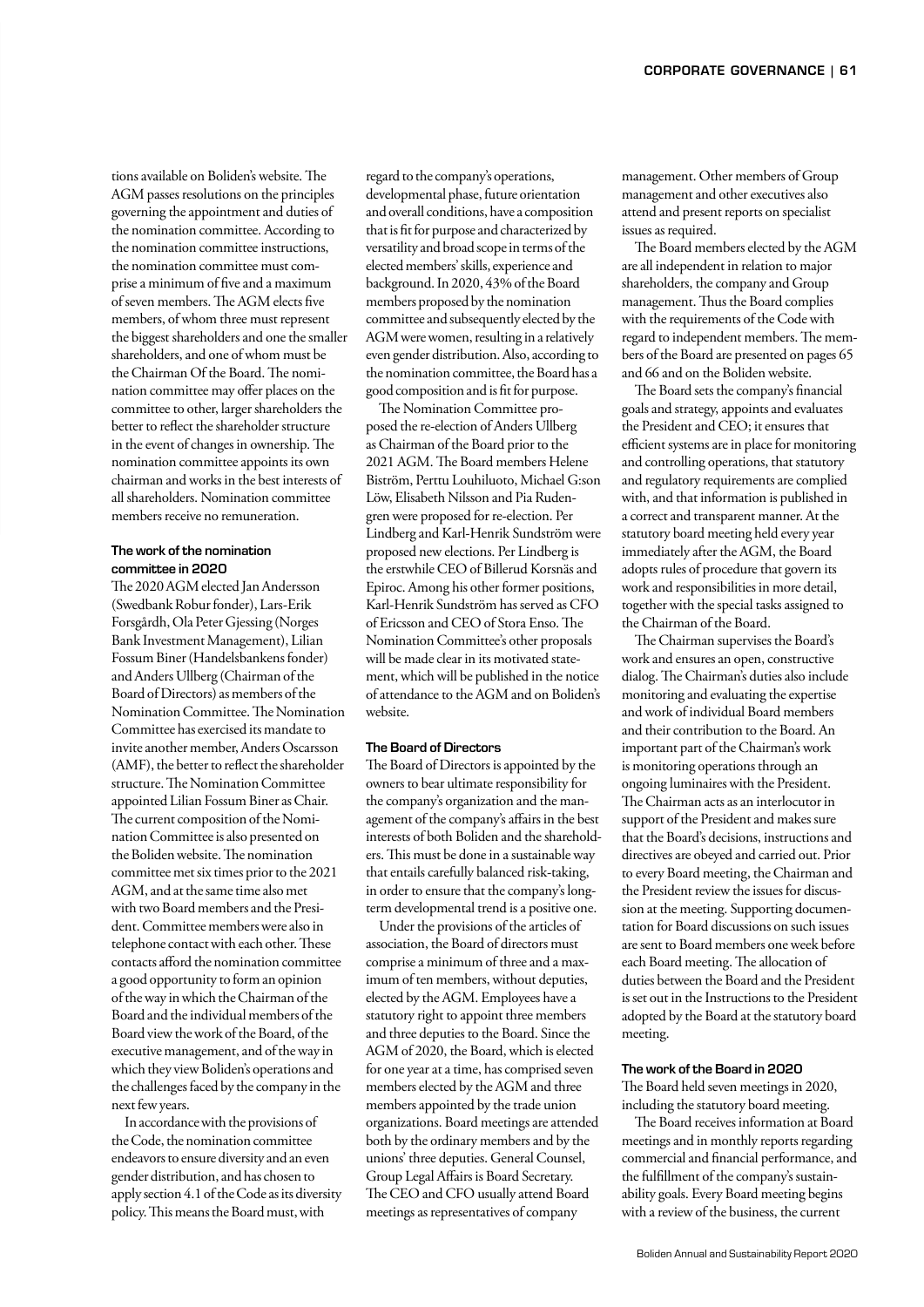safety situation and sustainability issues. In addition to these issues and others related to the operation, the Board adopts, at the beginning of each year, a number of themes for special attention with the aim of providing a better understanding of Boliden's capabilities and challenges in a broader perspective.

With regard to the nature of the operation, appropriate and efficient permit processes and reasonable operational conditions (license to operate) are important issues for the company and its Board, and they are addressed on a recurring basis. In line with this, health and safety work and the follow-up of accidents and the sick leave rate are standing discussion items at every Board meeting.

The Chairman ensures that the Board and its work are evaluated annually and that the results of the evaluation are conveyed to the nomination committee. The evaluation is carried out by the Board under the supervision of the Chairman or with the help of an independent consultant. The 2020 evaluation was a self-assessment in which the members answered a number of questions in writing on a range of different subjects.

#### Board committees

The overall responsibility of the Board cannot be delegated, but it may set up

internal committees to address issues within their respective remits. Thus in 2020, as in previous years, the Board set up an audit committee and a remuneration committee. Committee members are appointed at the statutory Board meeting held after the AGM. Their work is governed by the committees' rules of procedure and instructions.

#### Audit Committee

The audit committee prepares a number of issues for consideration by the Board and thereby supports the Board in the fulfillment of its responsibilities within the areas of internal control, auditing and assuring the quality of financial reporting. Boliden has an internal controller department whose work includes identifying risk areas and following up work in identified areas. The committee also monitors the procurement of services from the company's auditors in addition to the audit; and where necessary it submits its proposals for auditors to the nomination committee. The audit committee meets prior to each reporting date and also as necessary.

As of the 2020 AGM, the audit committee comprises Pia Rudengren (Chairwoman), Tom Erixon and Anders Ullberg. The committee members have specialist competence, experience of and interest in financial and accounting issues; see Board

assignments and previous positions, pages 65 and 66. The committee's meetings are also attended by Boliden's CFO and the Head of Internal Control. The Committee met five times in 2020 . During the year, special attention was paid to internal controls, reclamation and IT security. As of 2020, the Audit Committee also receives annual reports on ethics and compliance issues. The audit committee works according to the Instructions for the Audit Committee adopted annually by the Board, and it reports the results of its work to the Board.

#### Remuneration Committee

The remuneration committee submits proposals for resolution by the Board regarding salary and other terms of employment for the President, and follows up on and evaluates programs for variable remuneration for the management. The committee also approves proposals regarding salaries and other terms of employment for Group management, as proposed by the President. Also, the remuneration committee draws up proposals regarding remuneration principles for the President and Group management for subsequent submission by the Board to the AGM for resolution. The application of the guidelines and relevant remuneration structures and levels in the company is also followed up by the com-

#### THE WORK OF THE BOARD IN 2020

Recurring business: Sustainability and safety issues; review of operations, investments, costing and theme items. Listed below are the principal agenda items for the year's Board meetings:



Review of the year-end report, the annual report, the audit report, the dividend proposal and agenda items for submission to the AGM. IT security, deepening in Rönnskär, mineral resources and mineral reserves, financing issues, acquisition opportunities, investments, status of major disputes. Meeting between the Board and auditors without the presence of management.



#### (Ordinary and statutory Board meeting)

Financing issues, the Q1 interim report, dividend considerations, Covid-19 impacts, structural matters, nickel market and investments, sustainability and license to operate. AGM and statutory Board meeting.

Q2 Interim Report and review of the audit report. Covid-19 impacts, cost control, cash flow and working capital, market and customer knowledge, investments. Strategic focus for business area

Mines with a special focus on Aitik and Tara, dam safety issues, technology development and automation, investment in the Harjavalta nickel line and an evaluation of Odda.

Q3 Interim Report, strategic focus for business area Smelters with special focus on Rönnskär, waste management and CO<sub>2</sub>emissions, annual follow-up of New Boliden Way and Corporate Social Responsibility. Risks and risk preparedness, industrial climate Finland.

#### December:

Review of strategy, budget and business plan. Tara and Tara Deep, Aitik, dam safety, IT security, management and Board evaluation, acquisition opportunities and investments.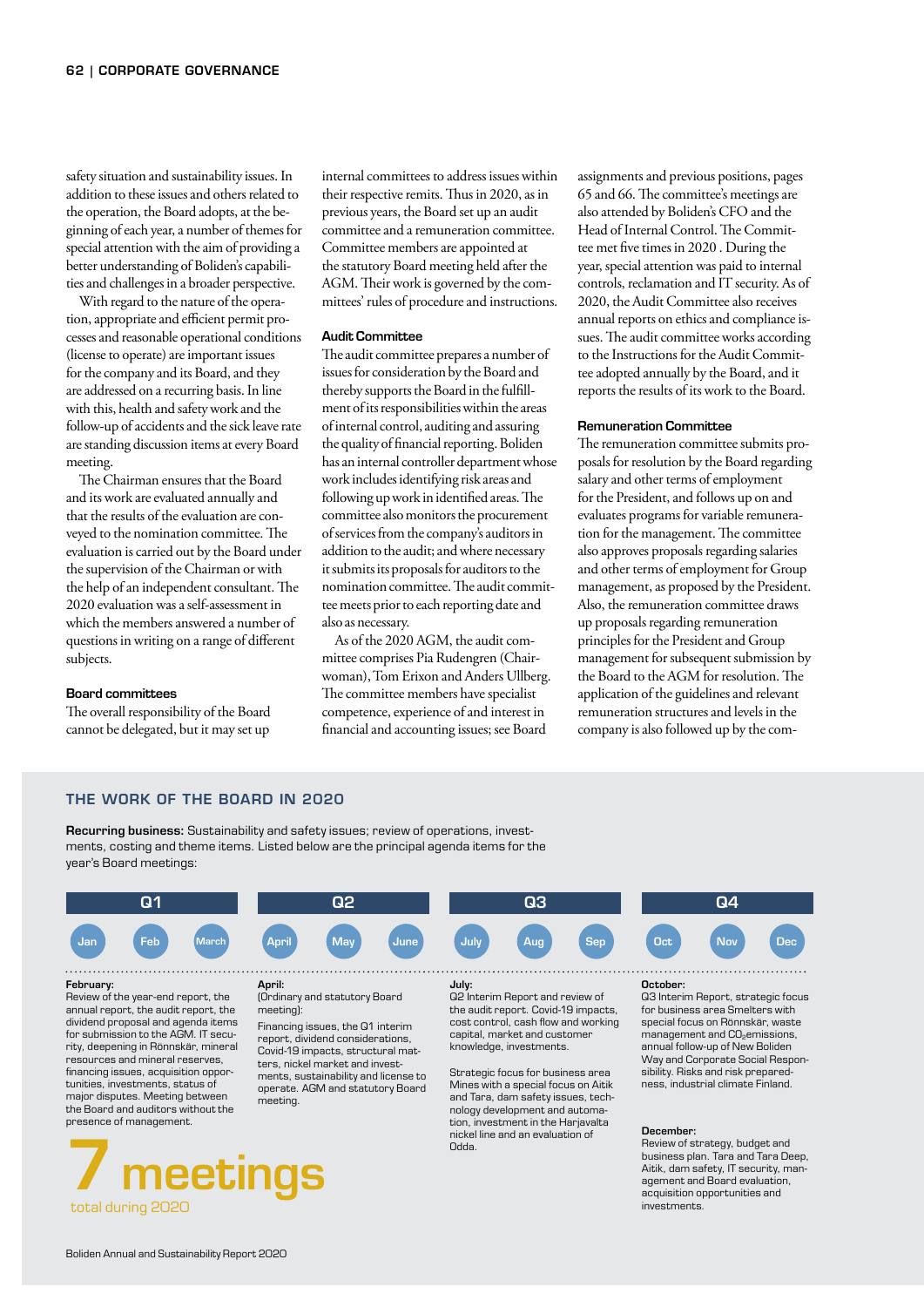mittee, and the results of this evaluation are published on the company website. See Note 5 for an account of the remuneration paid to Group management.

The Remuneration Committee works according to the Instructions for the Remuneration Committee adopted annually by the Board, and it reports the results of its work to the Board. The Remuneration Committee comprises Anders Ullberg (Chairman) and Michael G:son Löw. During the year, the committee held two meetings and were also in contact by telephone a number of times.

#### The President and Group management

The President has ultimate responsibility for Boliden's strategic orientation and for ensuring compliance with and implementation of the Board's decisions, and for ensuring that risk management, control, systems, organization and processes are all of a satisfactory standard. The President is supported in his work by the Group's management team which, in addition to the President, comprises the presidents of Boliden's two business areas Mines and Smelters, the CFO, and the Director, Corporate Responsibility (CR). Group management meets once a month to follow up operations and discuss group-wide issues, draw up proposals for strategic plans, business plans and budgets, which the President presents to the Board. The areas addressed by the Board have largely reflected the work of Group management during the year. Group management also holds two meetings every year on strategy planning. Group management, together with the management of the respective business areas, also meet six times a year to review business area-specific issues, including a review of budgets and operations. For large scale projects, special steering groups are formed, which regularly meet with project managers and other stakeholders. The President and CR also meet with the company's employee representative Board members and deputies before every Board meeting, to discuss the agenda and other issues of current interest. See page 67 for a presentation of the Group management team.

#### Business management

Management by the Board takes place through the President and Group management to the operating units. Responsibilities and powers are delegated in the organization within clear frameworks. These

frameworks are defined by Boliden's policy documents, budget and strategic plan. The policy documents are available on Boliden's internal management system; the documents constitute the internal framework required for effective management. They Include the Code of Conduct, the Financial Policy, Tax Policy, the Insider Policy, the Whistleblower Policy, and documentation on sanctions control, delegation and decision-making, anti-corruption and conflicts of interest, competition law issues, supplier evaluation and code of conduct, communications, privacy and personnel information processing (GDPR), and a large number of policy documents relating to the environment and health and safety issues.

#### Sustainability governance

Sustainability governance is an important part of Boliden's operations and is conducted on the basis of the issues that are most essential for the business. These issues are managed by the Board through the President and Group management to the operational units. One member of Group management is dedicated to corporate responsibility (CR) issues. The day-to-day responsibility for sustainability issues is decentralized to the respective units. Group CR functions are responsible for creating structure and focus for the work, the exchange of experience, gathering business intelligence and following up the work of the units. Sustainability issues are followed up and discussed at all management group meetings and Board meetings, and in local management meetings.

The most important sustainability issues are integrated into the company's strategy, as described on page 33. Every sustainability issue has a long-term focus that must help to guide and structure sustainability efforts at every level in the company. Factors that form the basis for prioritization include the impact of operations on people and the environment, how work on these issues can support operations; expectations from internal and external stakeholders, risks and opportunities, external factors, and applicable regulations, including the UN's Global Compact and its global goals for sustainable development. Boliden also supports the Task Force on Climate-related Financial Disclosures (TCFD) and has a management system that complies with the ISO standards for the environment, quality, energy and occupational health and safety. Sustainability issues are also monitored

through participation in European and national industry organizations. Because priority challenges and opportunities change over time, regular reviews take place, usually once per year and in which representatives from the business units and functions are involved. Priority sustainability issues are integrated into Boliden's strategy work, and each business area is responsible for setting local goals based on the Group's guidelines on sustainability issues.

Sustainability work is valuation based, which means measures are not only determined on the basis of legislation and regulatory requirements, but also on needs and identified measures to improve the situation for people and the environment where our operations take place. This means that investments with e.g. major environmental and safety benefits in relation to the invested amount are carried out independently of any external requirements or charges.

During the year, a new purpose, vision and values were drawn up for the company. To make sure the values reflect the strengths in the corporate culture while also identifying areas that need development and improvement, the work was carried out by Group management together with representatives from the entire organization. All Boliden employees will take part in the work with values, to shape and move the corporate culture toward Boliden's common purpose and vision.

In addition to areas linked to the well-being of people and the environment, business ethics are always matters for discussion. At the end of 2019, a new ethics and compliance function was set up with the overall responsibility of ensuring compliance with regulations concerning anti-corruption, competition, trade sanctions, money laundering, information security, human rights, whistle-blowing, business partner due diligence and the company's Code of Conduct. The function reports to the Director, CR.

As of 2017, a Sustainability Report has been included in the Annual Report. Boliden also compiles a Sustainability Index that follows the GRI Global Compact and guidelines from TCFD. This report is the subject of an external review by the auditors. The review is also aimed at underlining the importance of sustainability work and further boosting the confidence of the market and other stakeholders regarding this work.